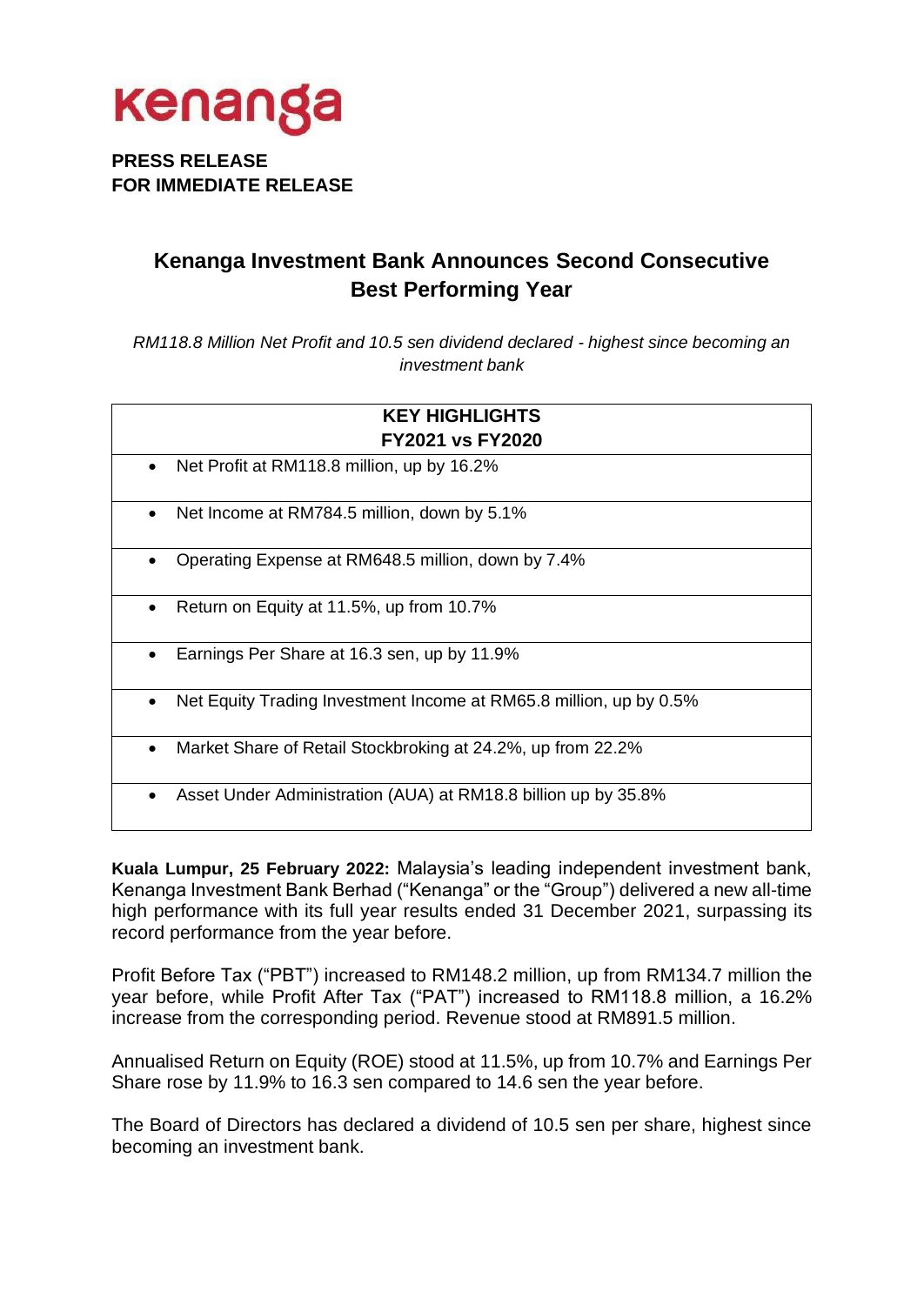# kenanga

"The year 2021 was a year of two halves for the Malaysian capital markets. The first half was largely shaped by the same robust momentum that fuelled our bumper year in 2020. The retail-driven strong trading volumes on Bursa Malaysia led to the excellent performance in our stockbroking business," commented Datuk Chay Wai Leong, Group Managing Director, Kenanga Investment Bank Berhad.

"However, this momentum moderated sharply in the second half of the year, as the country was hit by multiple headwinds, including the reintroduction of lockdown measures in the middle of the year due to surging COVID-19 cases. The FBM KLCI which hovered above 1,600 points at the start of the year, slipped below 1,500 points during second half. Daily average trading value weakened to RM4.1 billion in December from a high of RM10.6 billion in February,"

"Despite the tumultuous year, our stockbroking business continued to contribute the lion's share of our 2021 bottom line that was further reinforced by the significant strides made by both our asset management and private equity businesses. This enabled us to thrive through the volatilities to deliver a stellar performance that beat the odds – a testimony to the strength of our diversified strategy," added Datuk Chay.

Its Stockbroking division maintained a PBT of RM86.4 million for the year ended 2021, similar to the PBT of year before. Its retail market share grew to 24.2%, from 22.2% driven by the continuous expansion of its joint venture Rakuten Trade, Malaysia's first fully digital stocktrading platform.

Its Investment Management division surged by almost three folds, to a record PBT contribution of RM34.9 million. This is due to the higher performance fee and management fee income generated from increased asset under administration ("AUA") to RM18.8 billion and a 60% growth in sales agency force. Meanwhile, Kenanga's private equity arm had an exceptional year in 2021, with Fund I vintages maturing and in the harvesting period. RM24.6 million gains were recognised during the year.

"Looking forward, digital which has been central in shaping our growth journey, will continue to play a pivotal role in powering our next phase of advancement," explained Datuk Chay.

Kenanga Investment Bank recently launched Malaysia's latest robo-advisor, Kenanga Digital Investing (KDI). This follows the successful introduction of Rakuten Trade, which recently launched stock trading in the US markets at the same competitive commissions as trading on the local bourse.

For more information on Kenanga, please visit [www.kenanga.com.my](http://www.kenanga.com.my/)